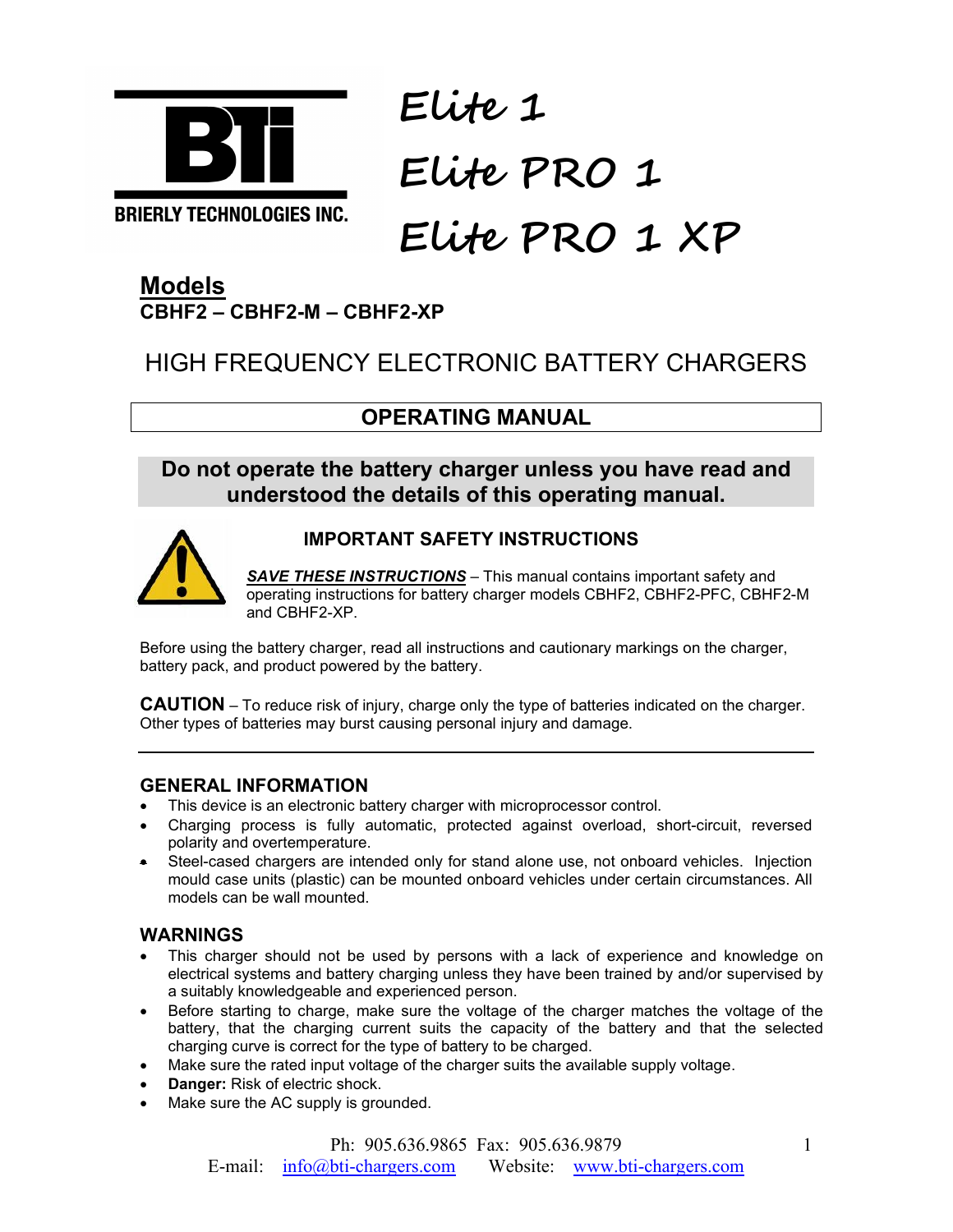- Make sure the AC supply cord is in good condition and that it is securely connected to the charger before use.
- Make sure the DC cables and DC connector are good condition before use.
- Do not use the battery charger if there are any signs of physical damage that may have affected the integrity of the case, exposing internal components.
- Never disconnect the battery while charging: this could cause sparks.
- Never use the equipment in the rain, in areas used for washing down equipment or in damp areas.
- Gases generated by some battery types during charging are explosive. Do not smoke in the vicinity of the batteries.
- Do not operate the charger in an explosive environment.
- Do not operate the charger near flammable liquid such as gasoline, oil or other volatile substances.
- Do not use on damaged battery packs.
- Never charge a frozen battery.
- Pay attention to any warnings provided by the battery manufacturer and equipment manufacturer.

#### **HEALTH HAZARD**

- Use protective glasses and gloves during battery maintenance. A damaged or leaking battery can cause chemical burns on contact.
- In case of contact with battery acid, wash the affected parts with fresh water and seek medical attention.

#### **OPERATION**

- IMPORTANT: Check that the battery type setting of the charger is suitable for the battery type
- Check the polarity of the battery pack, and connect to the battery charger to the batteries.
- Plug the charger into the AC supply.
- The charger will display the following during start-up:
	- **"bti"**
	- $\triangleright$  the firmware version number in 3 successive screens, example:
		- o **010-**
		- o **103-**
		- o **000**
	- The nominal voltage setting, example: **24.0U**
	- The current setting, example: **25.0A**
	- The selection of charging curve memory location, example: **014c**
	- An indicator of the battery type setting, example: **AGM**
- The charger will then read the battery pack voltage, example: **25.2U**
- If the battery pack voltage cannot be read, the error "**bat"** will be shown.
- If all is OK, a relay click will be heard, and the output begins with the bulk charging phase, with the **red** led ON.
- When the **red** led is ON and the **yellow** led is ON, the charger is in the second phase.
- When the **yellow** led is ON the charger is in the final phase
- When the **green** led is ON, it indicates the charge is complete. There may still be output to the batteries depending on the charging curve selected.
- Before using the batteries, disconnect the AC power to the charger, then disconnect the charger from the battery pack.
- If errors occur, the charging process will stop and an error code will be shown on the display. See the table of errors on the following page.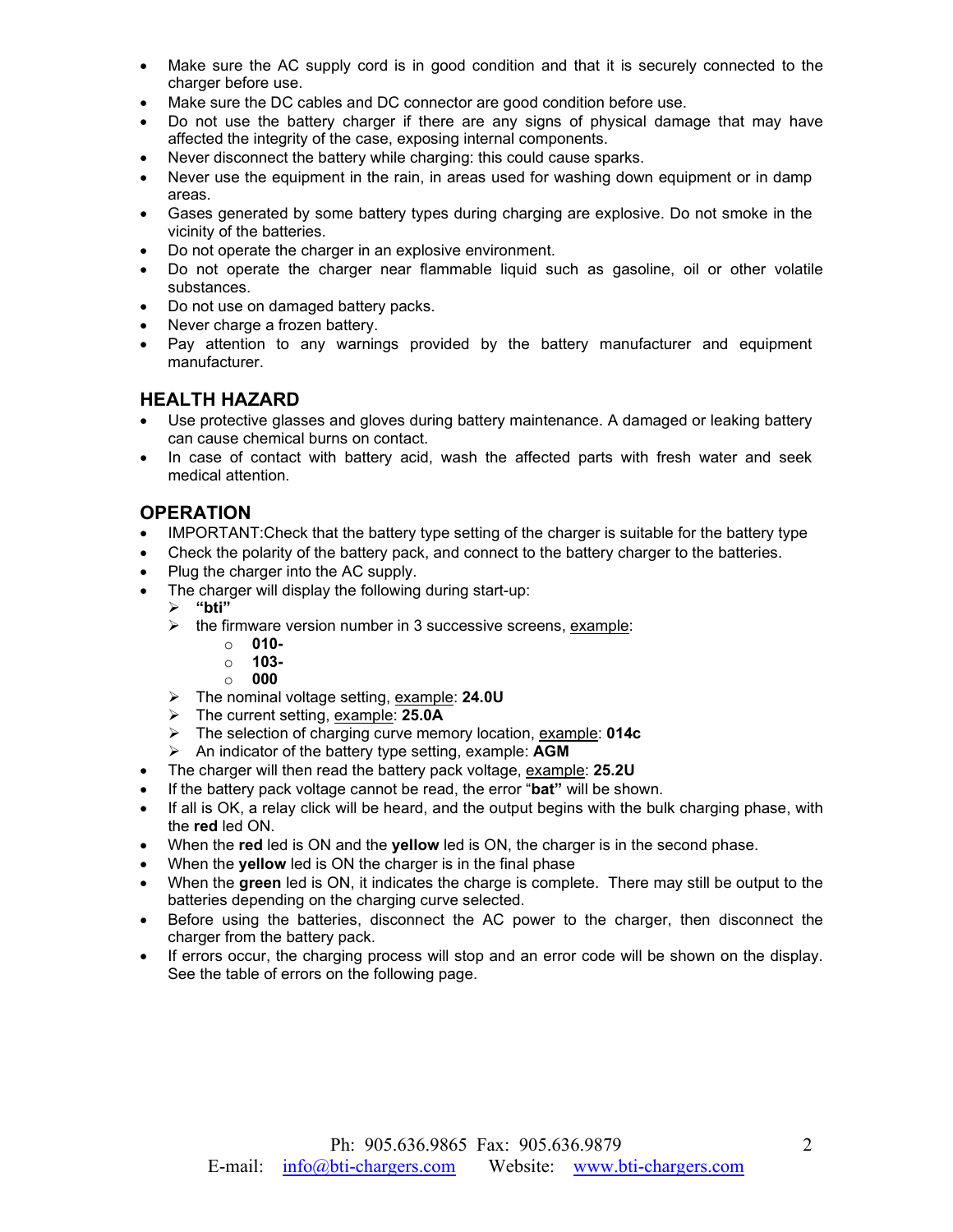#### **CHARGING DATA**

- During the charging process, and before turning off the charger, it is possible to see data relating to the charge cycle by sequentially pressing the "Press for Status" pad. This will show, in turn:
	- $\triangleright$  Current (A)
	- $\triangleright$  Charge voltage (V)
	- $\triangleright$  Charging time (Hours)
	- $\triangleright$  Amp hour capacity returned to the battery (Ah)
	- $\triangleright$  Power returned to the battery in kilowatt-hours (KWh)

# **CHARGER WILL NOT TURN ON**

• If the charger will not turn on, see troubleshooting below.

| <b>Issue</b>             | <b>Meaning</b>                        | <b>Action Required</b>                    |
|--------------------------|---------------------------------------|-------------------------------------------|
| charger does not turn on | there is no AC input to the charger   | check that the charger is plugged in      |
|                          |                                       | check AC power supply                     |
|                          |                                       | check the power cord and plug             |
|                          |                                       | call dealer for service to check internal |
|                          |                                       | fuse, components and connections          |
|                          | there is no power to the control card | call dealer for service to check internal |
|                          |                                       | components and connections                |

#### **ERRORS**

- In the case of abnormal operation, an error code will be shown on the display.
- Use the table below to detemine the meaning and action required to overcome the error.

**Operation Errors**

| <b>Error Code</b> | <b>Meaning</b>                                        | <b>Action Required</b>                     |
|-------------------|-------------------------------------------------------|--------------------------------------------|
| CF6               | configuration error - incorrect dip<br>switch setting | check dip swich settings                   |
| bat               |                                                       | check all battery connections              |
|                   |                                                       | check connection polarity                  |
|                   | charge reads zero or unacceptable                     | check internal DC output fuse (if present) |
|                   | voltage                                               | check battery voltage level - must be      |
|                   |                                                       | between 0.33 volts/cell and 2.4 volts/cell |
|                   |                                                       | or the charger will not start              |
| Srt               | possible internal short circuit                       | call dealer for service                    |
|                   |                                                       |                                            |

#### **Phase Errors**

| <b>Error Code</b> | <b>Meaning</b>                                                 | <b>Action Required</b>                      |
|-------------------|----------------------------------------------------------------|---------------------------------------------|
| E01               | maximium charging voltage exceeded<br>charge is interrupted    | call dealer for service                     |
| E02               | maxmum charger temperature<br>exceeded - charge is interrupted | call dealer for service                     |
| E031              | phase 1 time limit exceeded                                    | check battery condition for possible shorts |
|                   |                                                                | check max current output of charger         |
|                   |                                                                | check that the charger is sized correctly   |
|                   |                                                                | for the battery capacity                    |
| E032              | phase 2 time limit exceeded                                    | check battery condition for excessive       |
|                   |                                                                | resistance                                  |
|                   |                                                                | check max current output of charger         |
|                   |                                                                | check that the charger is sized correctly   |
|                   |                                                                | for the battery capacity                    |
| <b>SCt</b>        | global timer error                                             | check battery condition                     |
|                   |                                                                | check current output of charger             |
|                   |                                                                | check that the charger is sized correctly   |
|                   |                                                                | for the battery capacity                    |